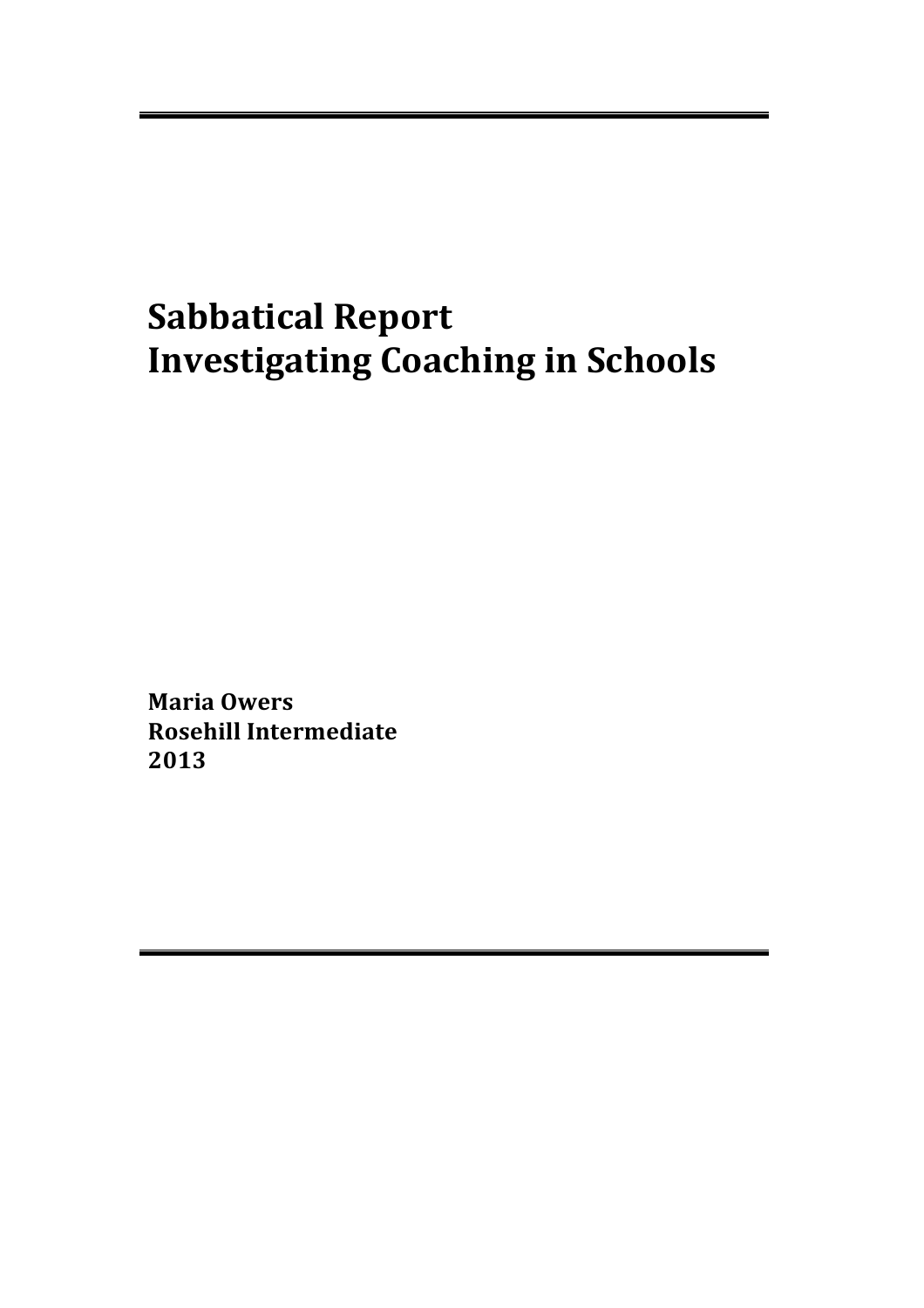**Acknowledgments**: I would like to acknowledge and thank the following: The late Ross Lamb who was my coach and mentor for several years. Jan Hill (Education Group) for inspiring me to look at coaching within schools. Bernard Fitzgibbon ( St John's Mairangi Bay School ), Shannon Robinson and Chloe Staveley at Murray's Bay Intermediate), who wholeheartedly shared their information regarding coaching systems within their school. Enthusiasm is a contagious thing!

The Rosehill Intermediate Board of Trustees who supported my sabbatical and the senior management team for their leadership in my absence.

**Purpose**: To investigate and research the use of teacher coaching and mentoring, within a New Zealand context, to evaluate the impact on student achievement.

**Rationale and background**: School achievement and improvement is constantly under scrutiny. Countless research espouses teacher capability as one of the most significant factors influencing student outcomes and success. Indeed teacher capability is often noted as the most influential determinant of successful student learning.

" Successful schools are committed to sharing best practice. The process of networking and sharing knowledge is at the heart of teacher professionalism as it involves both learning from what works and contributing to the pot of professional knowledge."

The Green paper, Schools Building On Success ( 2001)

A growing body of research suggests that a substantial contributor to student outcomes and achievement is teacher effectiveness.

John Hattie, University of Auckland, Australian Council for Educational Research, Oct 2003 suggests that excluding student internal influences, teachers have the greatest influence on the achievement variance of students. He notes that teachers account for 30% of student achievement, while home, the school at large and peer effects are generally between 5 - 10%.

He further suggests that schools need to ensure that this greatest influence is optimized. If the focus of a school is to have a powerful effect on student achievement, and excellence in teaching is the single most powerful influence over student achievement, we need to focus on ensuring excellence of teaching within our schools.

"Schools need to identify, esteem and grow teachers who have the most powerful influences on student learning"

Having previously established several professional learning groups across the school, trialled an independent mentoring programme for individual staff members, as well as having a robust and sustainable literacy and numeracy mentoring programme in the school, I thought it was timely to look into the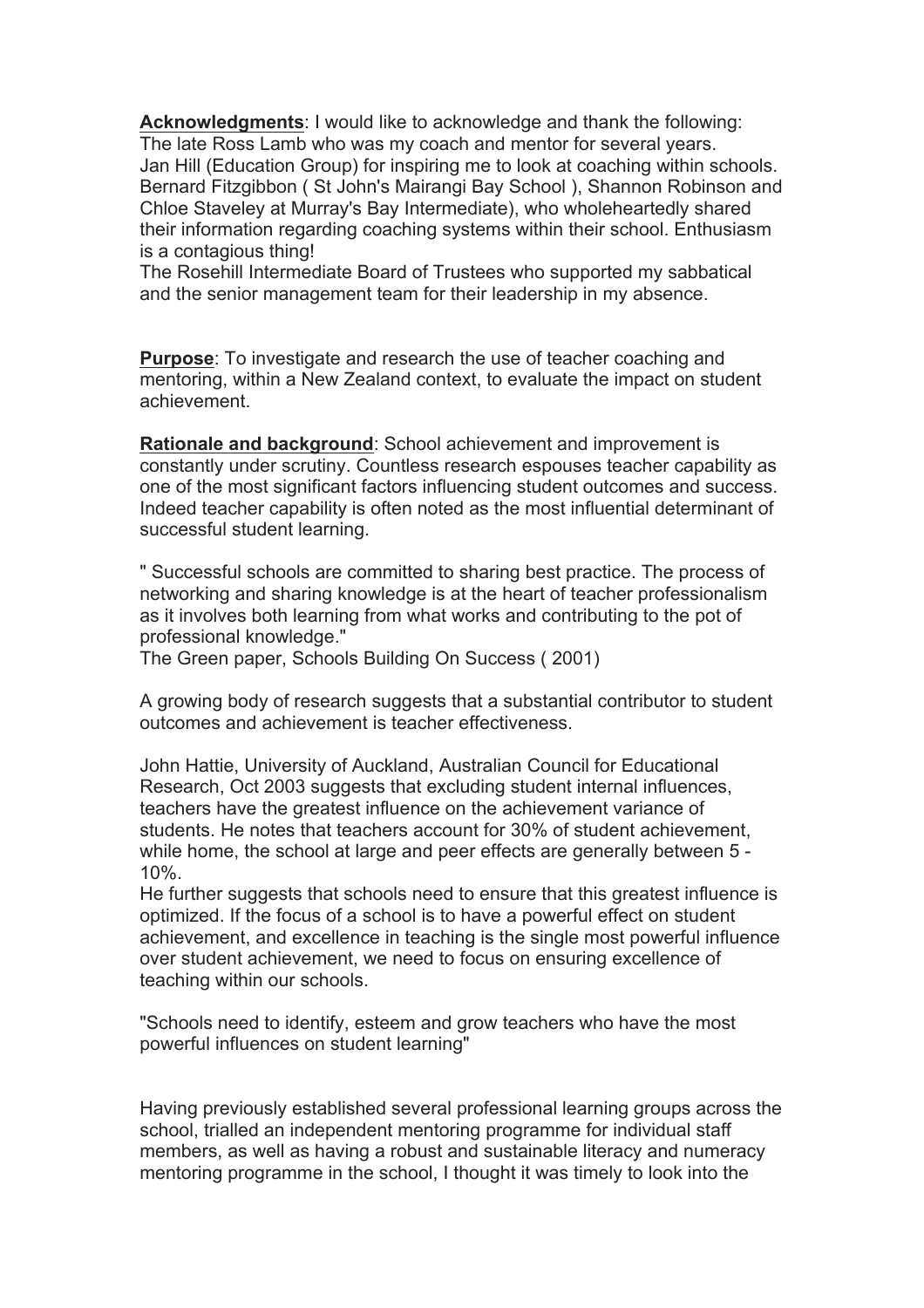differences of coaching and mentoring programmes within schools so to establish a broader mentoring and coaching programme throughout my school, with the long term goal of sustaining teacher growth and development through self reflection and self sustained action.

**Methodology**: I wanted to read and research mentoring and coaching within an educational context and to look at it's implementation in schools. I wanted to see different models operating in schools so I could develop an effective model for my school.

Interestingly, while researching both coaching and mentoring styles, I noted the fundamental difference between the two and realized that while both may lead to improved teacher performance, coaching embraced the model of teacher inquiry more significantly and was the preferred model for my research. Let me elaborate that point.

Coaching is a form of inquiry -based learning, characterized by collaboration between individual or groups of teachers. It involves professional dialogue that helps the coachee to reflect on their practice. Within the context of coaching the coachee takes responsibility for their performance as they, through robust discussion and reflection have determined their best course of action rather than someone else deciding for them.

" Coaching is about performing at your best through the individual and private assistance of someone who will challenge and stimulate you to keep you growing." (Gerard O Donovan) International Institute of Coaching.

" Coaching in it's truest sense is giving the responsibility to the learner to help come up with the answers." ( Vinci Lombardi) US NFL Coach

"Coaching is a process that enables learning and development to occur and thus performance to improve. To be a successful coach requires a knowledge and understanding of process and as well as the variety of styles, skills and techniques that are appropriate to the context in which the coaching takes place." (Eric Parsloe)

In contrast, mentoring is often defined as a professional relationship in which an experienced person (the mentor) assists another, (the mentoree) in developing specific skills and knowledge that will enhance their professional growth. In essence mentoring is a sharing of skills from the more experienced to the less.

"Mentoring is the process of the formal transmission of knowledge, social capital and the psychological support perceived by the recipient as relevant to work, career, or professional development: mentoring entails informal communication usually face to face and during a sustained period of time, between a person who is perceived to have greater relevant knowledge, wisdom or experience(the mentor), and a person who is perceived to have less( mentoree)."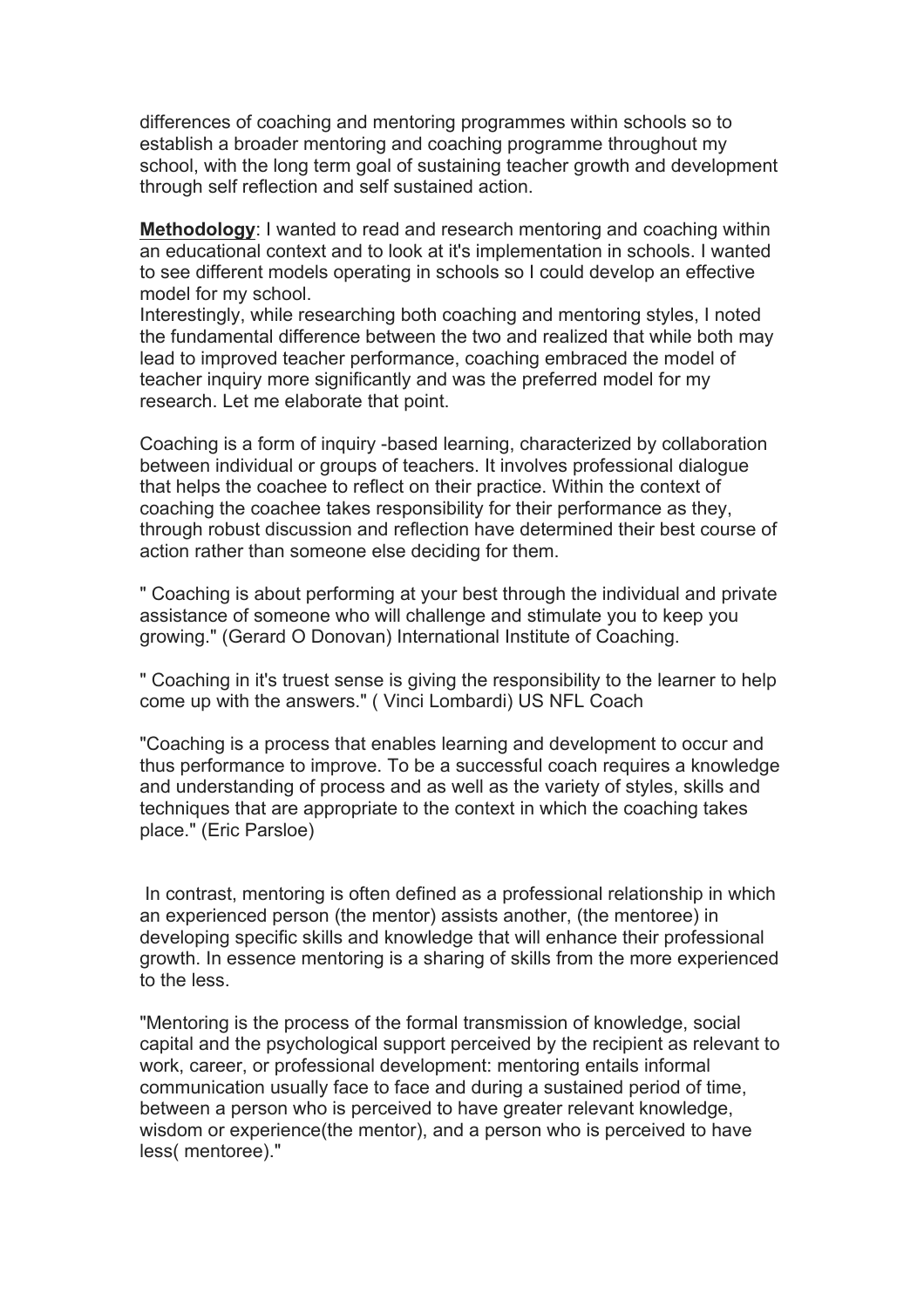Bozeman, B Feeney, M.K. (Oct 2007) "Towards a useful theory of mentoring. A conceptual analysis and critique" Administration and Society 39 (6)

Clearly there is a place for both coaching and mentoring in schools. Induction programmes, support for provisionally registered teachers, support and guidance programmes and possibly curriculum specific professional development could all be regarded as a mentoring programme of some sort. However I wonder if schools tend to favour the use of mentoring programmes over coaching? I can certainly say we have at Rosehill Intermediate. At this point I have veered slightly from my original proposal.

Having learnt more about coaching programmes in schools and feeling reasonably confident about mentoring, I have modified my focus to purely researching coaching methods and investigating coaching models in schools with the intention of developing such a programme at Rosehill Intermediate.

**Findings**: The schools I visited use the GROW coaching model. This was originally developed in the 1980s by performance coach John Witmore, although it has had several modifications since.

The GROW model is a framework for structuring coaching sessions. It is a simple set of questions to guide the discussion through 4 stages of a coaching session.

As the coach works through the different stages of questioning, the coachee is required to think through an issue or problem at hand and identify a possible solution or range of solutions.

This model works under the premise that it is far more effective getting someone to think about what they need to do and why, rather than simply telling them what to do. In my opinion this model demonstrates the strength of a coaching over a mentoring model of learning.

This model reinforces the thinking that through reflection we can learn and grow, something that is imperative in any learning environment.

Here is an example of the GROW model as prepared by Frog In the Well Coaching www.thefrogswell.com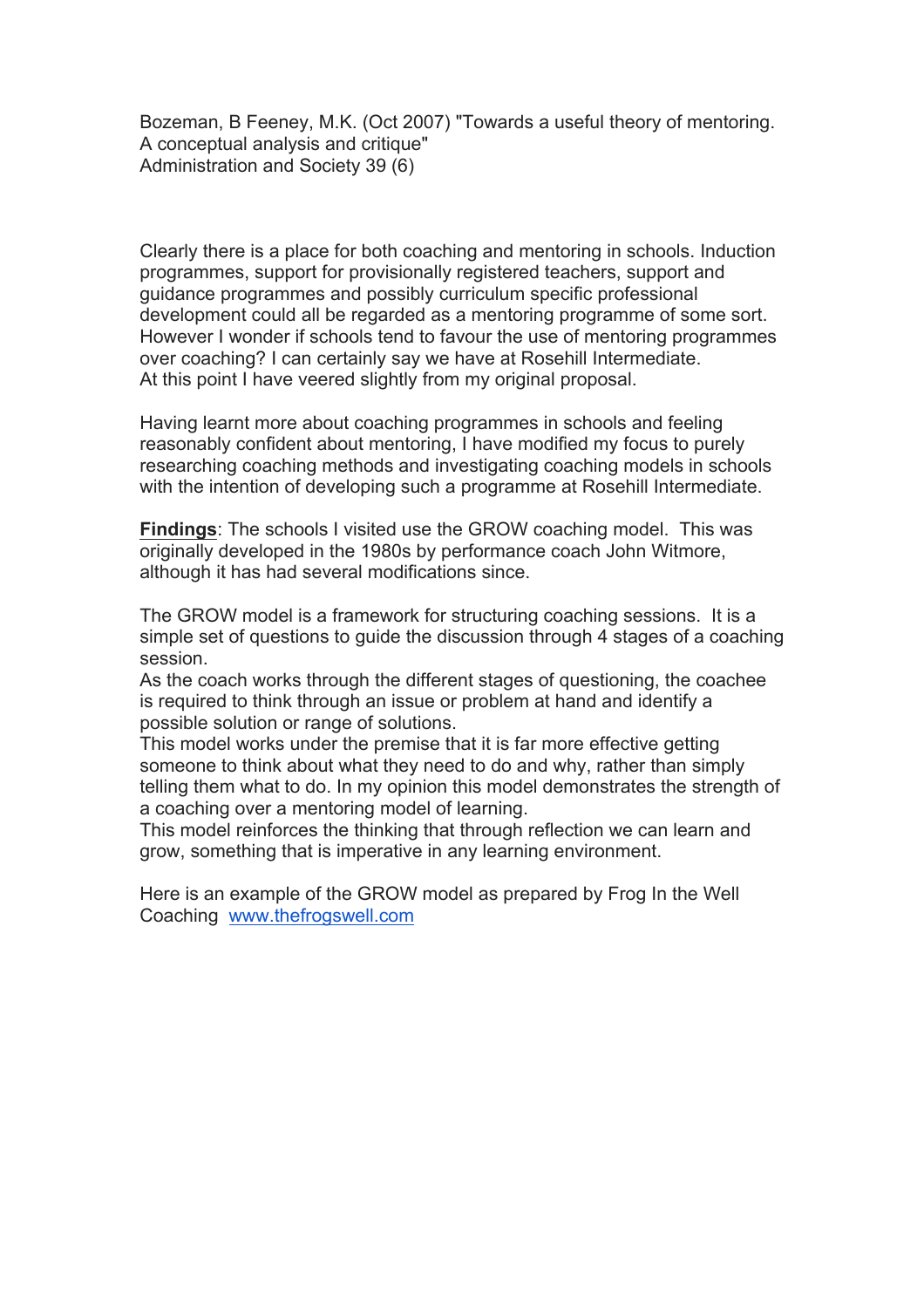| G                                                                                                                                                                                                                                                                                                                                     | R                                                                                                                                                                                                                                                                                                             |
|---------------------------------------------------------------------------------------------------------------------------------------------------------------------------------------------------------------------------------------------------------------------------------------------------------------------------------------|---------------------------------------------------------------------------------------------------------------------------------------------------------------------------------------------------------------------------------------------------------------------------------------------------------------|
| Goal                                                                                                                                                                                                                                                                                                                                  | Reality                                                                                                                                                                                                                                                                                                       |
| ${\rm W}$                                                                                                                                                                                                                                                                                                                             | $\bigcap$                                                                                                                                                                                                                                                                                                     |
| Will                                                                                                                                                                                                                                                                                                                                  | Options                                                                                                                                                                                                                                                                                                       |
| G= Growth What do you want?<br>What do you want to achieve?<br>What does success look like?<br>How will you know when<br>you've reached your goal?<br>What would a milestone be on<br>the way?<br>How much of this is in your<br>control?<br>Is the goal positive,<br>challenging, achievable for<br>you?<br>How will you measure it? | R= Reality What is happening<br>now?<br>What is happening now (what,<br>when, how much, how often)?<br>What actions have you already<br>taken to reach your goal?<br>What have you learnt from<br>that?<br>What is holding you back from<br>finding a way forward?<br>What is really going on<br>(intuition)? |
| W=Will What will you do?                                                                                                                                                                                                                                                                                                              | O=Options What could you do?                                                                                                                                                                                                                                                                                  |
| Which option or options so you                                                                                                                                                                                                                                                                                                        | What could you do as the next                                                                                                                                                                                                                                                                                 |
| choose?                                                                                                                                                                                                                                                                                                                               | step to meeting this goal?                                                                                                                                                                                                                                                                                    |
| To what extent does this meet                                                                                                                                                                                                                                                                                                         | What else could you do?                                                                                                                                                                                                                                                                                       |
| all your objectives?                                                                                                                                                                                                                                                                                                                  | and what else?                                                                                                                                                                                                                                                                                                |
| What are your success criteria                                                                                                                                                                                                                                                                                                        | What are the benefits and                                                                                                                                                                                                                                                                                     |
| $\bullet$                                                                                                                                                                                                                                                                                                                             | costs of each?                                                                                                                                                                                                                                                                                                |
| and measurements for                                                                                                                                                                                                                                                                                                                  | What if you had moretime,                                                                                                                                                                                                                                                                                     |
| success?                                                                                                                                                                                                                                                                                                                              | ٠                                                                                                                                                                                                                                                                                                             |
| When are you going to start                                                                                                                                                                                                                                                                                                           | money, power etc?                                                                                                                                                                                                                                                                                             |
| and finish each action?                                                                                                                                                                                                                                                                                                               | What if there was no "history",                                                                                                                                                                                                                                                                               |
| What could arise to hinder you                                                                                                                                                                                                                                                                                                        | "politics" - what could you do?                                                                                                                                                                                                                                                                               |
| in taking these steps?                                                                                                                                                                                                                                                                                                                | Would you like another                                                                                                                                                                                                                                                                                        |
| What support do you need and                                                                                                                                                                                                                                                                                                          | suggestion?                                                                                                                                                                                                                                                                                                   |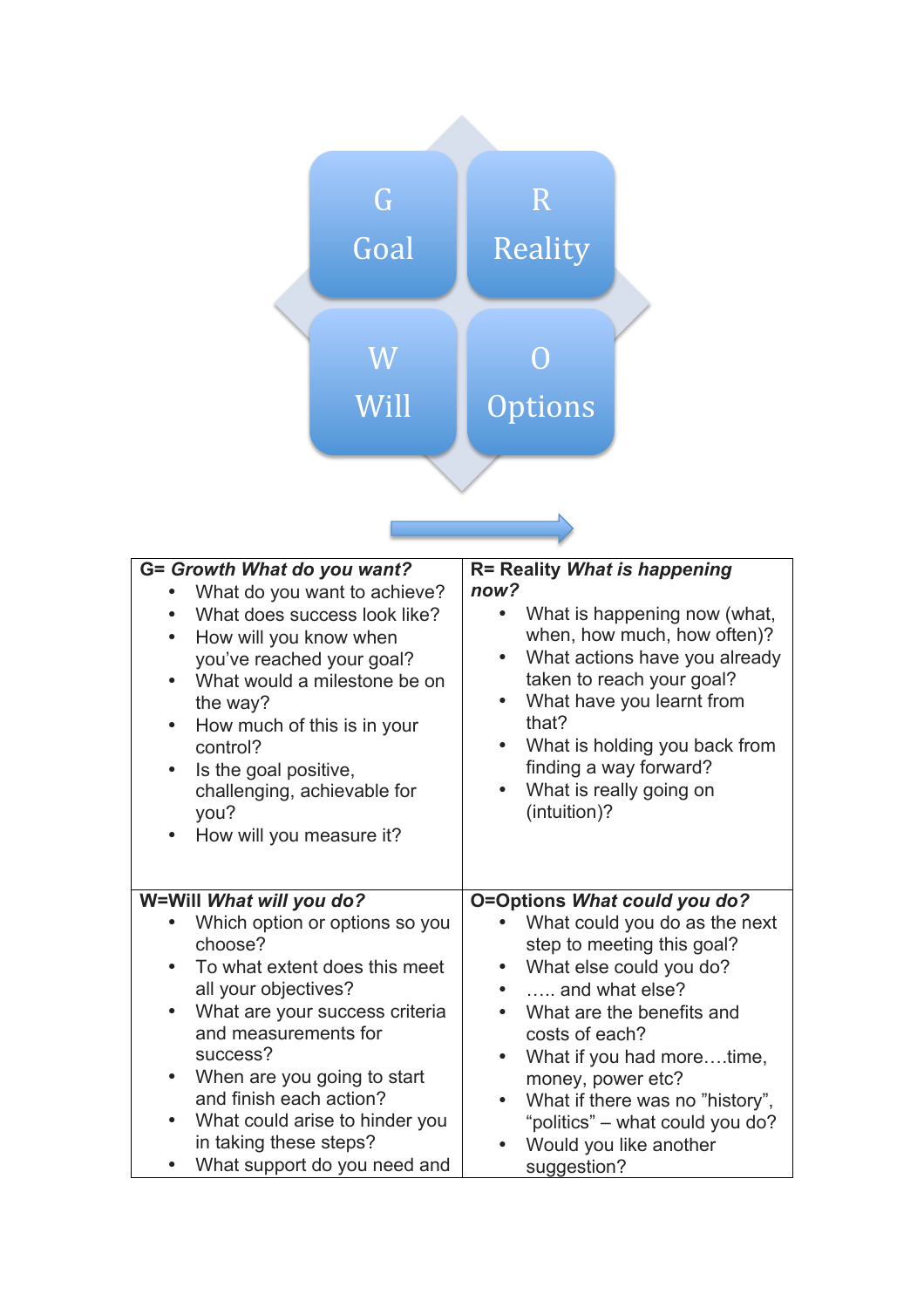

The schools I visited have a systematic, planned and sustainable coaching programme based on the GROW coaching model.

How did they achieve this? The following is a highly simplistic overview of what was an extremely well executed planned approach.

1. The leader/ s in the school researched coaching, believing it would be beneficial to their school. This belief was shared and discussed with the staff. 2. Several staff members received formal coaching training.

3. Coaching was trialled with a small group of staff over a reasonable time frame, ( up to a year in some instances). This enabled other staff to become aware of the coaching model and see it in action if they were interested to. 4. Staff professional development was put in place to enable all staff to understand the thinking behind and the philosophy for coaching in school e.g. Staff meeting, Teachers Only Day, with the view of more staff picking up the training.

5. Several more staff attended coaching training and consequently more staff became coaches and coachees.

6. Some schools trained in partnership with other schools and established a clusters of schools that could share their journey and learn together. In one instance one school leader did additional training that resulted in him training and supporting other coaches and principals in the cluster.

7. Steps 3 and 4 were repeated until there were enough coaches in the school to accommodate all the teaching staff.

8. The process was discussed, evaluated and refined at several stages of development.

Other factors integral to the plan that were considered and provision made for .....

\* Budgeting for teacher training and release to do coaching

- \* Time allocation to enable coaching
- \* Paper trail for coaching sessions, what was recorded and who had access to it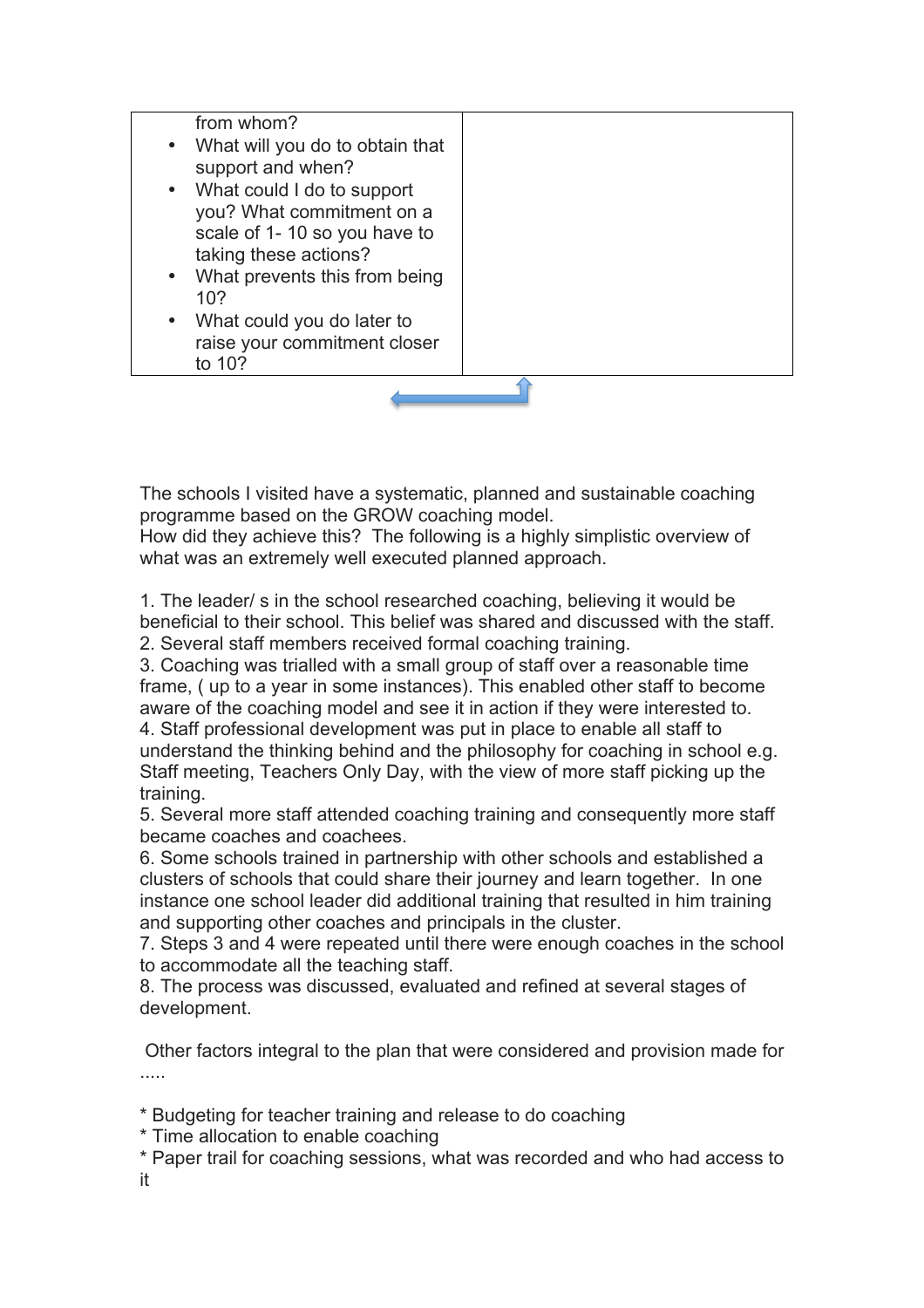\* Accountability for decisions made in coaching sessions

\* Was coaching suitable for provisionally registered teachers?

\* Did coaching replace or support appraisal?

\* How many goals were staff expected to set?

\* Was there a time frame to achieve goals?

\* Were all goals purely personal or was there a place to expect whole school focus areas to be integrated into staff goals?

\* Was all the staff coached or just the teaching staff?

\* Who coached the principal?

\* Could you choose your coach or were they allocated?

\* What systems were in place to deal with issues between coach and coachee?

\* What systems were in place to review coaching across the school?

\* How did the school know coaching was making a difference to teacher performance?

\* How did the school know coaching was making a difference to student achievement?

And last but by no means least.....did the culture of the school support coaching?

By definition coaching requires a high trust model. The integrity of the programme relies on the participants supporting and trusting each other. Confidentiality is critical as more often than not, decisions made between the coach and coachee will stay just there- between them.

Therefore for real growth to occur all participants must be committed to the programme and see the value of the process. It is essential, for the spirit of the programme to work, that a culture of fostering self improvement, collegial support, respect and cognisance of the need for self reflection to hasten self improvement is apparent within a school.

It may be the case that in some environments a lot of work needs to be put in place before coaching can be implemented!

## **Implications and Conclusion**

Following extensive research and observations I believe that a coaching programme would be very beneficial to the school. I would like to employ the principles of the GROW model of coaching and follow an action plan similar to the one outlined above in my report.

Initially members of the senior management team will receive the coaching training and put it into practice. This opportunity will be gradually and systematically integrated into the school over the next three years, resulting in all staff members trained and operating as coaches.

Long term I would like to think that the rigorous coaching culture operating in the school could replace all existing appraisal systems as skilled and practiced self reflection and consequent action takes the place of redirection and evaluation.